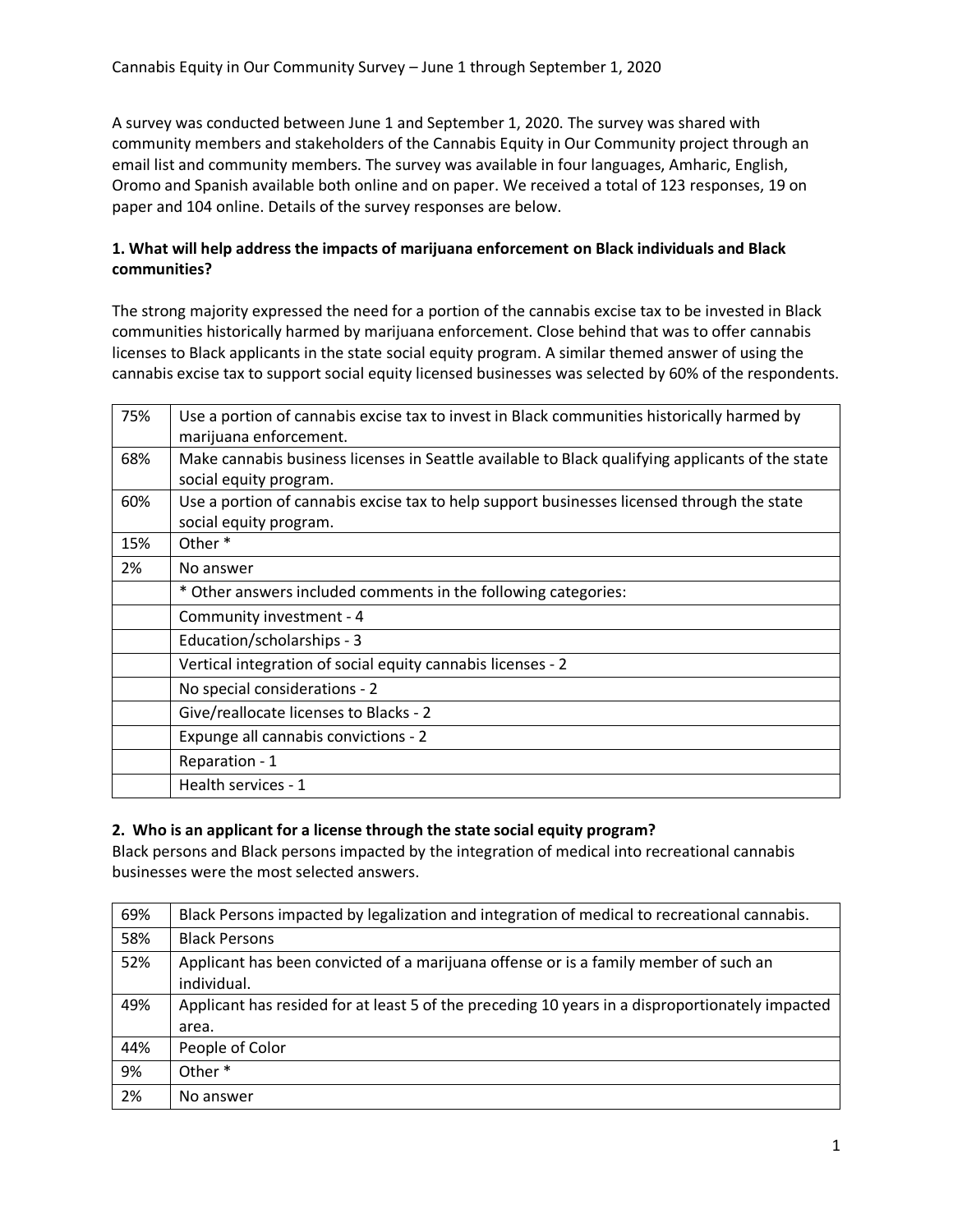| * Other answers included comments in the following categories: |
|----------------------------------------------------------------|
| Native Americans - 2                                           |
| Legacy cannabis businesses - 2                                 |
| People in disproportionately impacted areas - 1                |
| People with disabilities - 1                                   |

## **3. What do you feel are the barriers and/or hurdles to owning a cannabis business?**

Almost 60% of respondents indicated that access to capital, loans and banking are the primary barriers to owning a cannabis business. Racism and racist treatment toward BIPOC communities ranked as the second greatest barrier at 24%, which almost tied with hurdles associated with the application process and red tape at 23%.

| 59% | Access to Capital: Business Start-up cost, Banks, Loans, Insurance Cost |
|-----|-------------------------------------------------------------------------|
| 24% | Gentrification, Racism, Systemic Racism, Treatment of POC, Stigma       |
| 23% | License Access, Application Process, Red Tape                           |
| 15% | FEDS, LCB, Regulation                                                   |
| 14% | Business knowledge, Experience, Education                               |
| 8%  | Prior convictions as barrier                                            |
| 7%  | Zoning - Viable locations - compliant locations                         |
| 4%  | Legal Help                                                              |
| 4%  | Lack of Information, outreach, language                                 |

## **4. What were the barriers and/or hurdles you overcame to start in the cannabis industry?**

Current cannabis business owners stated that capital was the primary hurdle they needed to overcome to get started in the cannabis industry. The second most challenging hurdle to getting started was overcoming their lack of industry knowledge and education about the product and industry.

| 9% | Capital                                   |
|----|-------------------------------------------|
| 5% | Lack of Education, Industry, knowledge    |
| 3% | Racism, Access by whites                  |
| 2% | <b>Barriers to Entry - Restrictions</b>   |
| 2% | Finding Ethical Company, Business Partner |
| 2% | Language                                  |
| 2% | Licensing                                 |
| 1% | <b>FEDS</b>                               |
| 1% | Location                                  |
| 1% | Government                                |

## **5. What connections or organizations should the City partner with to assist with opening a cannabis business?**

Several responses and suggestions were provided for the City to consider as potential partners. Black Excellence in Cannabis was the stand-out recommendation followed by the Black community/POC and business assistance/mentorship.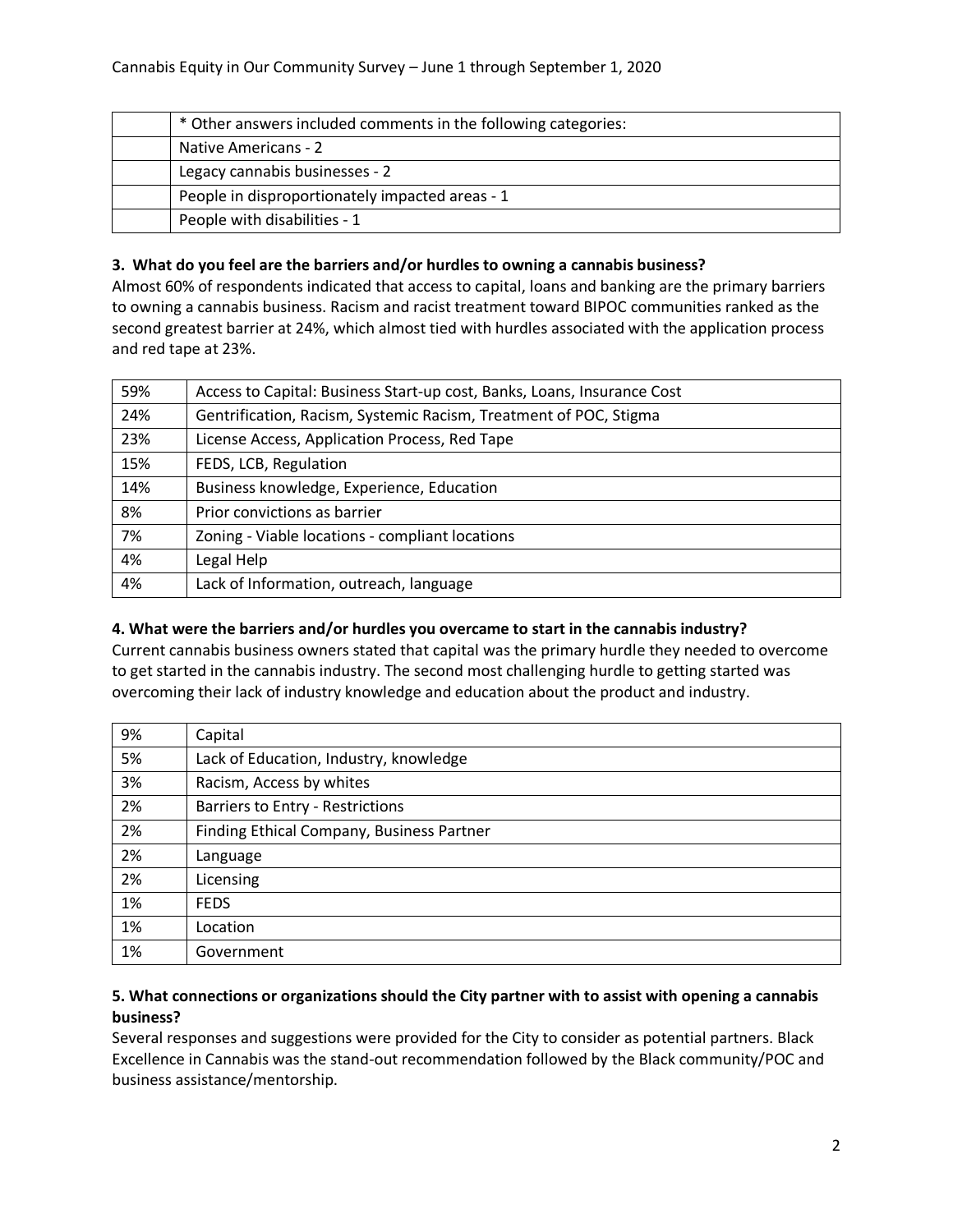| 18% | <b>Black Excellence in Cannabis</b>                        |
|-----|------------------------------------------------------------|
| 7%  | <b>Black Community - POC</b>                               |
| 7%  | Business Assistance - Mentorship - OED                     |
| 6%  | <b>Community &amp; Business Orgs</b>                       |
| 6%  | Government orgs, educational institutions, law enforcement |
| 4%  | <b>Black Cannabis Coalition</b>                            |
| 4%  | King County Equity Now                                     |
| 3%  | <b>Cannabis Alliance</b>                                   |
| 3%  | Medical Owners, existing businesses                        |
| 2%  | <b>NAACP</b>                                               |
| 2%  | <b>Hollingsworth Family</b>                                |
| 2%  | <b>Banks - Commercial Financial Institution</b>            |
| 2%  | Arts                                                       |
| 2%  | Urban League                                               |
| 1%  | Canada                                                     |
| 1%  | <b>Gates Foundation</b>                                    |
| 1%  | Decriminalize Seattle                                      |
| 1%  | Arthur Wheeler                                             |
| 1%  | <b>Green Wolf Consulting</b>                               |
| 1%  | Ministry                                                   |
| 1%  | <b>Community Elders</b>                                    |
| 1%  | Peoples Party                                              |
| 1%  | <b>Creative Justice</b>                                    |
| 1%  | Canada                                                     |
| 1%  | <b>Gates Foundation</b>                                    |
| 1%  | Arthur Wheeler                                             |
| 1%  | <b>Green Wolf Consulting</b>                               |
| 1%  | Minority Cannabis Business Association                     |
| 1%  | Ministry                                                   |
| 1%  | <b>Community Elders</b>                                    |
| 1%  | Peoples Party                                              |
| 1%  | Creative Justice                                           |
| 1%  | Youth Gyms                                                 |
| 1%  | <b>FMS Global Strategies</b>                               |
| 1%  | <b>LCB</b>                                                 |
| 1%  | Ventures Non-profit                                        |
| 1%  | Naomi Granger-Dope CFO                                     |

# **6. If offered the opportunity, would you apply for a cannabis license? Why or why not?**

Roughly half of the respondents expressed interest in applying for a license and slightly less than half said they had no interest. The reasons for the interest and no interest were varied. However, a greater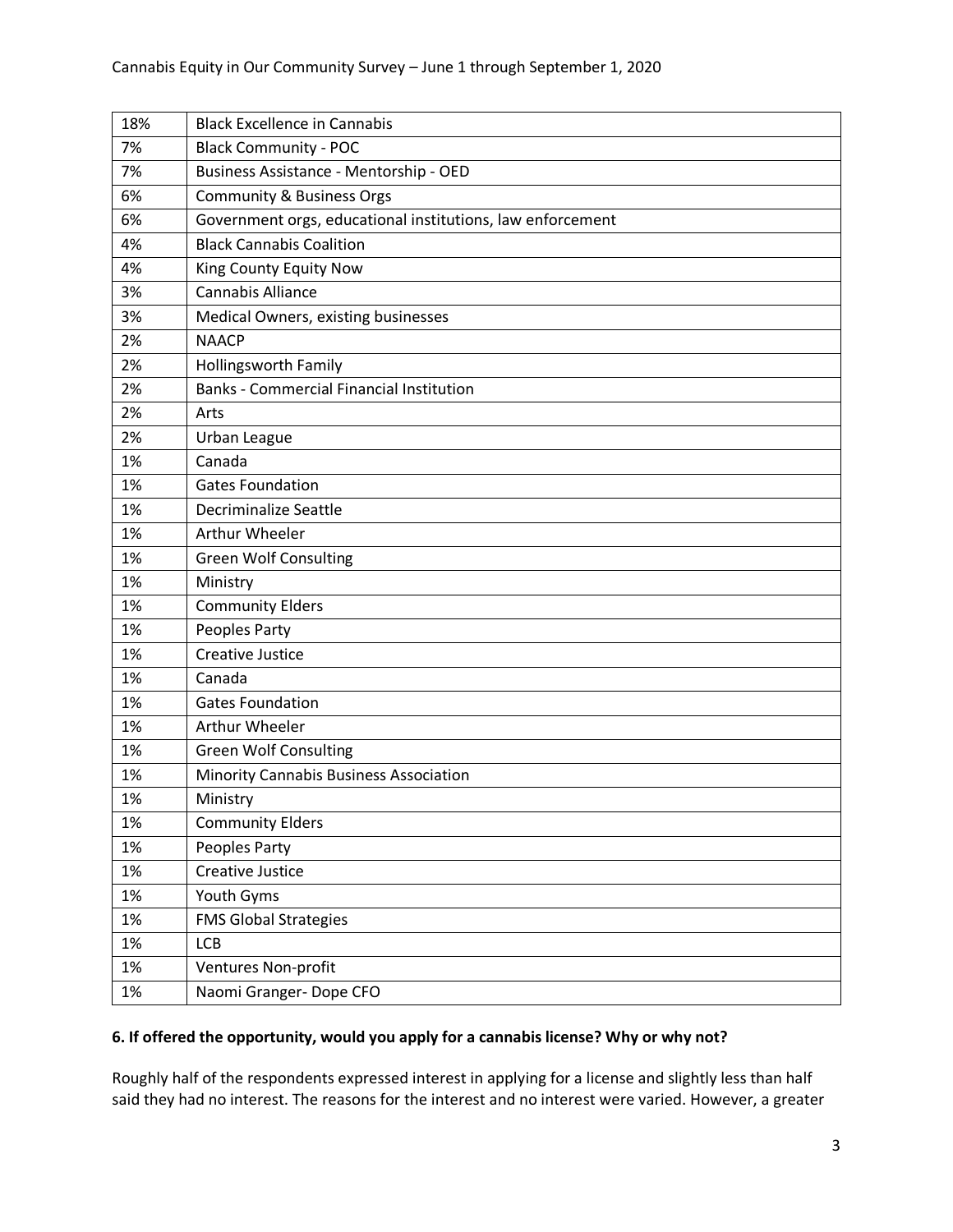number of those interested in obtaining a license expressed desire to improve their finances by being involved in a lucrative growing industry.

| 55% | Yes                                                                                 |
|-----|-------------------------------------------------------------------------------------|
| 41% | No                                                                                  |
| 20% | No answer                                                                           |
|     |                                                                                     |
|     | Those answering Yes gave the following reasons: Responses were group under a common |
|     | theme.                                                                              |
|     | Lucrative growing industry - 10                                                     |
|     | Medical/community - 6                                                               |
|     | Generational wealth - 4                                                             |
|     | Previously in industry - 3                                                          |
|     | Black woman wanting to be involved in industry - 2                                  |
|     | User and want to become involved in industry - 1                                    |
|     | Other - 1                                                                           |
|     | Need startup capital - 2                                                            |
|     | Must have license to operate cannabis business - 1                                  |
|     | Interest in testing/product development - 1                                         |
|     | Income - 2                                                                          |
|     | Federal regulations - 1                                                             |
|     | Benefit BIPOC - 1                                                                   |
|     |                                                                                     |
|     | Those answering No gave the following reasons: Responses were group under a common  |
|     | theme.                                                                              |
|     | Not interested - 13                                                                 |
|     | Not my field - 6                                                                    |
|     | Enough white owned shops - 4                                                        |
|     | Startup capital - 3                                                                 |
|     | Regulatory restrictions - 3                                                         |
|     | Already licensed - 3                                                                |
|     | Business environment not ready - 2                                                  |
|     | Cultural reasons - 1                                                                |
|     | $LCB - 1$                                                                           |
|     | Other - 2                                                                           |

### **7. Are you a current or past resident of Seattle? Please provide your Seattle zip code.**

Respondents were predominantly current residents of Seattle or had been a resident in the past. Residency was highest in Beacon Hill, Rainier Valley, Central District, and South Seattle neighborhoods.

| 62% | -<br>$  -$<br>Current |
|-----|-----------------------|
| 20% | Never                 |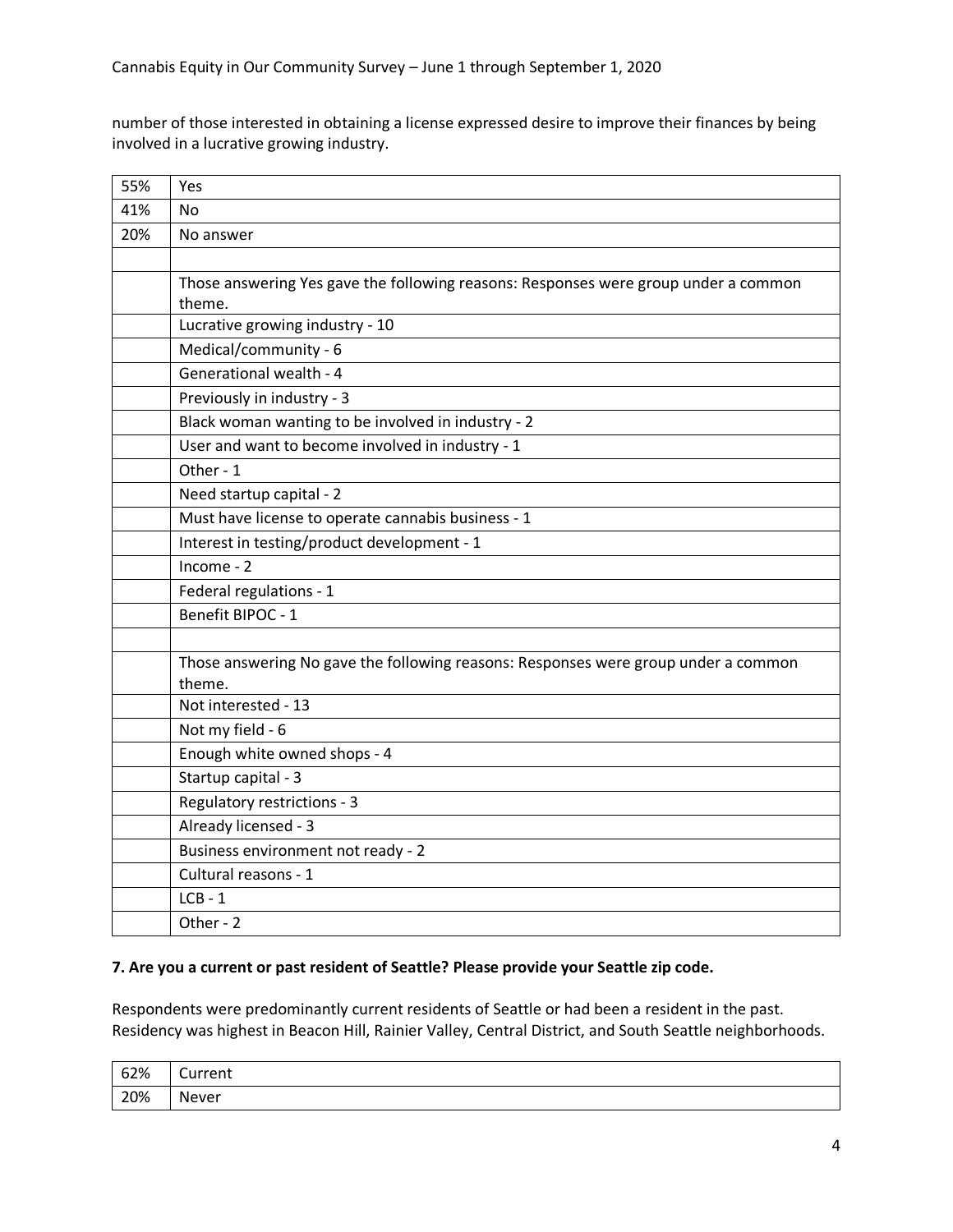| 13% | Prior           |
|-----|-----------------|
| 6%  | No.<br>response |

|      | Breakdown of neighborhoods for current residents: |       |
|------|---------------------------------------------------|-------|
| 9.8% | Beacon Hill/Rainier Valley                        | 98118 |
| 8.9% | <b>Central District</b>                           | 98122 |
| 5.7% | Georgetown/South Seattle                          | 98108 |
| 5.7% | Rainier Valley                                    | 98178 |
| 4.9% | Eastlake                                          | 98102 |
| 4.1% | Lake City/Northgate                               | 98125 |
| 3.3% | Delridge/Highland Park                            | 98106 |
| 3.3% | Beacon Hill/Central/Rainier Valley/Seward Park    | 98144 |
| 2.4% | <b>Beacon Hill</b>                                | 98168 |
| 1.6% | Wallingford/Fremont                               | 98103 |
| 1.6% | <b>University District</b>                        | 98105 |
| 1.6% | Wedgewood/Northgate                               | 98115 |
| 1.6% | Northgate                                         | 98133 |
| 1.6% | <b>West Seattle</b>                               | 98136 |
| 0.8% | Belltown                                          | 98101 |
| 0.8% | Downtown/Pioneer Square                           | 98104 |
| 0.8% | Queen Anne                                        | 98109 |
| 0.8% | Capitol Hill/Montlake/Madison Park                | 98112 |
| 0.8% | <b>Ballard</b>                                    | 98117 |
| 0.8% | South Lake Union/Downtown                         | 98121 |
| 0.8% | Delridge/Highpoint                                | 98126 |

|      | Breakdown of neighborhoods for prior residents: |       |
|------|-------------------------------------------------|-------|
| 3.3% | Beacon Hill/Rainier Valley                      | 98118 |
| 2.4% | Rainier Valley                                  | 98178 |
| 0.1% | Eastlake                                        | 98102 |
| 0.1% | Downtown/Pioneer Square                         | 98104 |
| 0.1% | Delridge/Highland Park                          | 98106 |
| 0.1% | <b>Ballard</b>                                  | 98117 |
| 0.1% | South Lake Union/Downtown                       | 98121 |
| 0.1% | Central                                         | 98122 |
| 0.1% | Lake City/Northgate                             | 98125 |
| 0.1% | Beacon Hill/Central/Rainier Valley/Seward Park  | 98144 |

**8. Race or ethnicity of survey taker:** Responses were identified as Black, Indigenous, People of Color (BIPOC) or White.

Only 59% of survey takers provided this information.